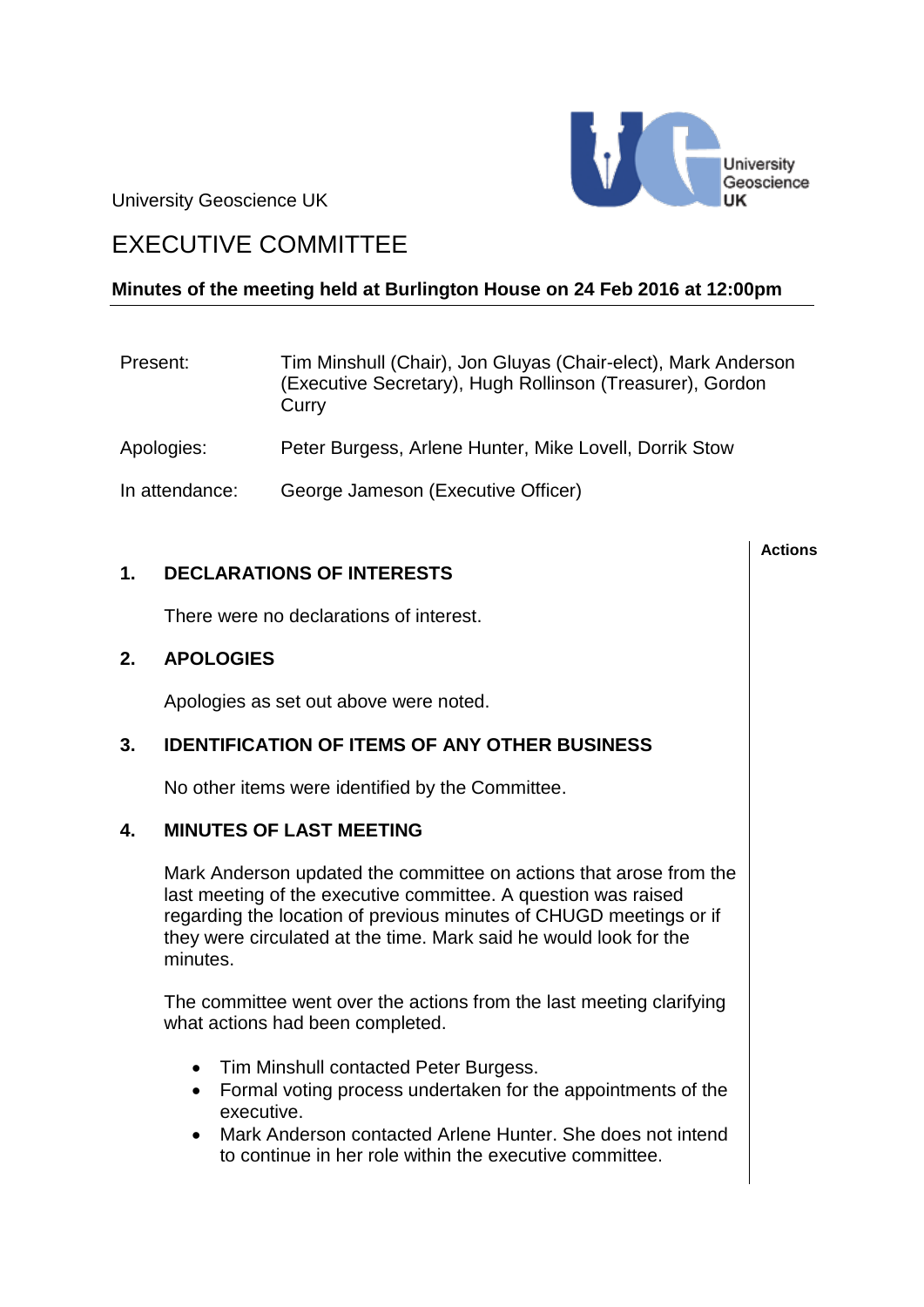- Mark emailed the executive outlining the new roles and responsibilities.
- The list of 'serial no show institutions' needs to be updated and finalised.

The committee discussed the AGI survey; they had hoped for a larger response but thought that the timing of its launch may have hindered its potential.

Mark updated the committee on matters concerning A-level reform. A meeting was held in April with the Dept. for Education and Ofqual. The idea to push A-level geology to focus more on rigorous and scientific aspects was taken on board.

Jon Gluyas reported on the "Earth Science in Society" programme. 16 students (divided into smaller groups of 3-4) in final year were given the choice between 8 projects. The "Entrepreneurship in Geoscience" project was not taken up by any of the groups. The "Earth Science in Society" runs every year and after a brief talk Jon Gluyas suggested to travel to Glasgow in order to discuss the programme with Gordon Curry.

#### **5. MEMBERSHIP OF EXECUTIVE**

Tim Minshull informed the committee that Arlene Hunter has stepped down meaning that the area focusing on employability has been vacated. A question was raised concerning whether or not voting on elections took place at the last meeting. The issue wasn't covered in the minutes leading the committee to suspect that it may not have occurred. Hugh Rollinson stated that he is happy to continue in his role as treasurer for another year.

Term lengths were defined for the new incarnation of the committee. Mark renewed in 2012. His term is at an end and he stated his intention to step down as Executive Secretary but is happy to remain on in an advisory capacity. The committee will now need to find a suitable replacement. A replacement will also be needed for the treasurer role.

A suggestion was made to approach Prof Zoe Shipton as a replacement for Arlene. Jon Gluyas stated that he will approach her for the role.

The committee felt that it may be a good idea for the next Executive Secretary to have previous experience with University Geoscience UK. It may be more difficult for a new member coming in 'cold'. The networking opportunities of the role should be highlighted as a positive benefit in order to entice a new recruit. It was felt that a head of school may not be the best option as they may not have enough time to properly fill the requirements of the role.

*JG/GC*

*JG*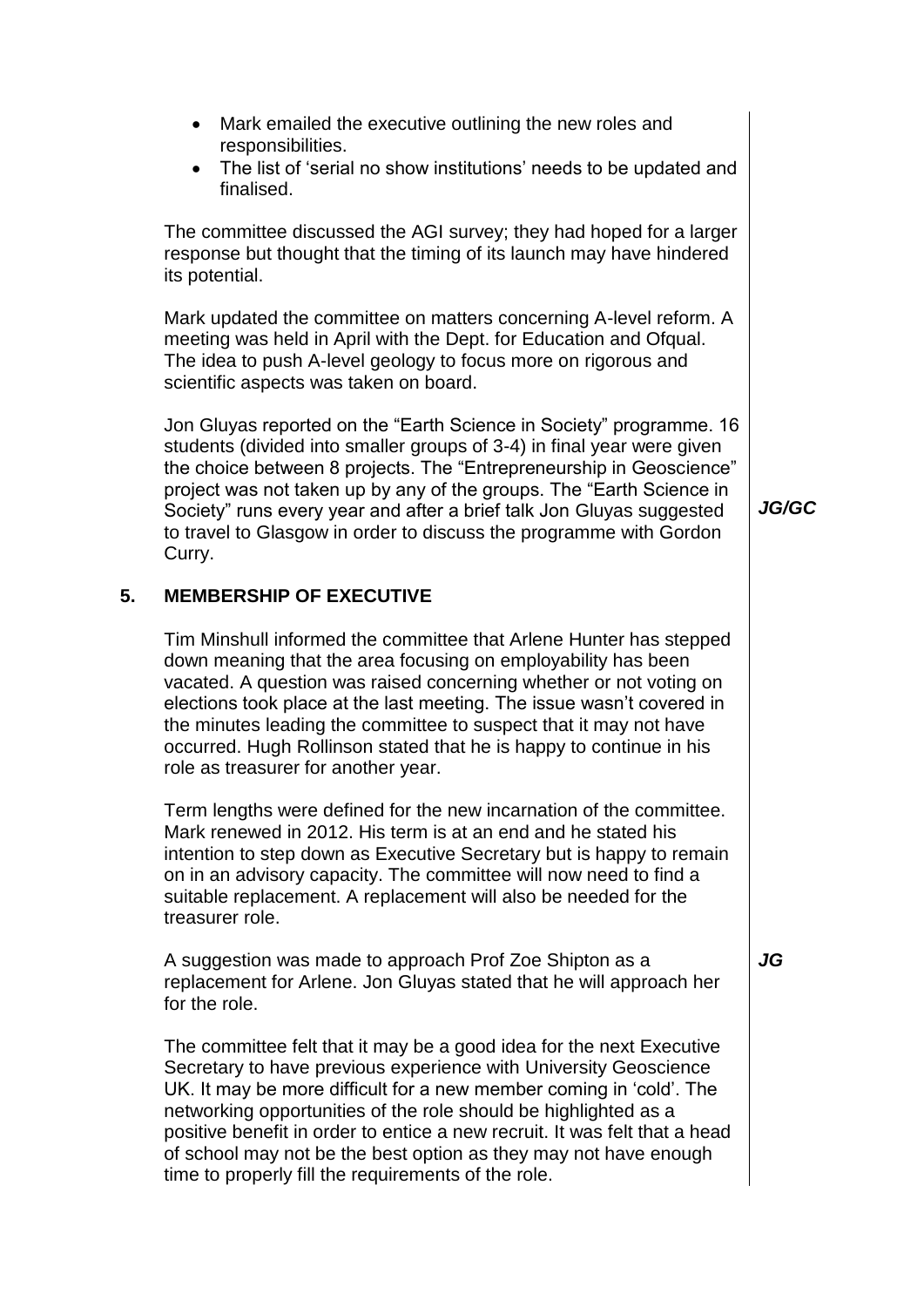Tim Minshull and Mark Anderson intend to draft an email, asking for suggestions, to be sent to the executive.

Dr Doug Angus was suggested as a possible candidate to be approached. The role will need to be filled by a person who is well connected and also interested in the business side of geoscience. Jon will share Doug's contact details with the executive.

Members of the Executive felt that it would be a good idea if a current member, who has experience of how the organisation works, could take up the role of Executive Secretary. Gordon was suggested as a possibility. He will consider the offer. The email will still be sent to the executive and it will also include the role of treasurer being vacated next year.

Before moving on to the next agenda item it was highlighted that Dorrik Stow's role is due for re-election. It was proposed that his term be extended subject to agreement from the wider membership. Also, as Executive Secretary, when Mark Anderson steps down a new signatory will be needed to be added to the bank account.

### **6. REPORTS FROM THE CHAIR**

Tim Minshull outlined various activities that have taken place since the last meeting. Tim had a meeting with GSL and BGS in September 2015. As a result of the meeting there are plans to potentially hold a town hall style meeting in order to formulate a national strategy for solid earth science. It was felt that this could serve as a cohesive exercise bringing together the earth science community, similar to other scientific communities.

BGS organised an event like this 5 years ago and a document of the proceedings was produced. Tim has a link to the document and will share with the committee.

Initial plans to hold the meeting in the summer may prove to be too soon. A discussion is needed to iron out the details and propose a time and date for the event.

The ideal target audience for the meeting was discussed. It was agreed that NERC are the main target. The meeting would be a perfect opportunity to formulate what proposals should be put forward to NERC and the geoscience community acting in unison would be extremely beneficial in the long run. Tim plans to explore times and dates etc. at the next meeting as well as who will need to be targeted. The Royal Astronomical Society was suggested as a possible partner.

A small group will need to be formed in order to oversee the setting up of the meeting. The GSL Conference Department could look after aspects of the event if it is held at Burlington House.

*TM/MA*

*JG*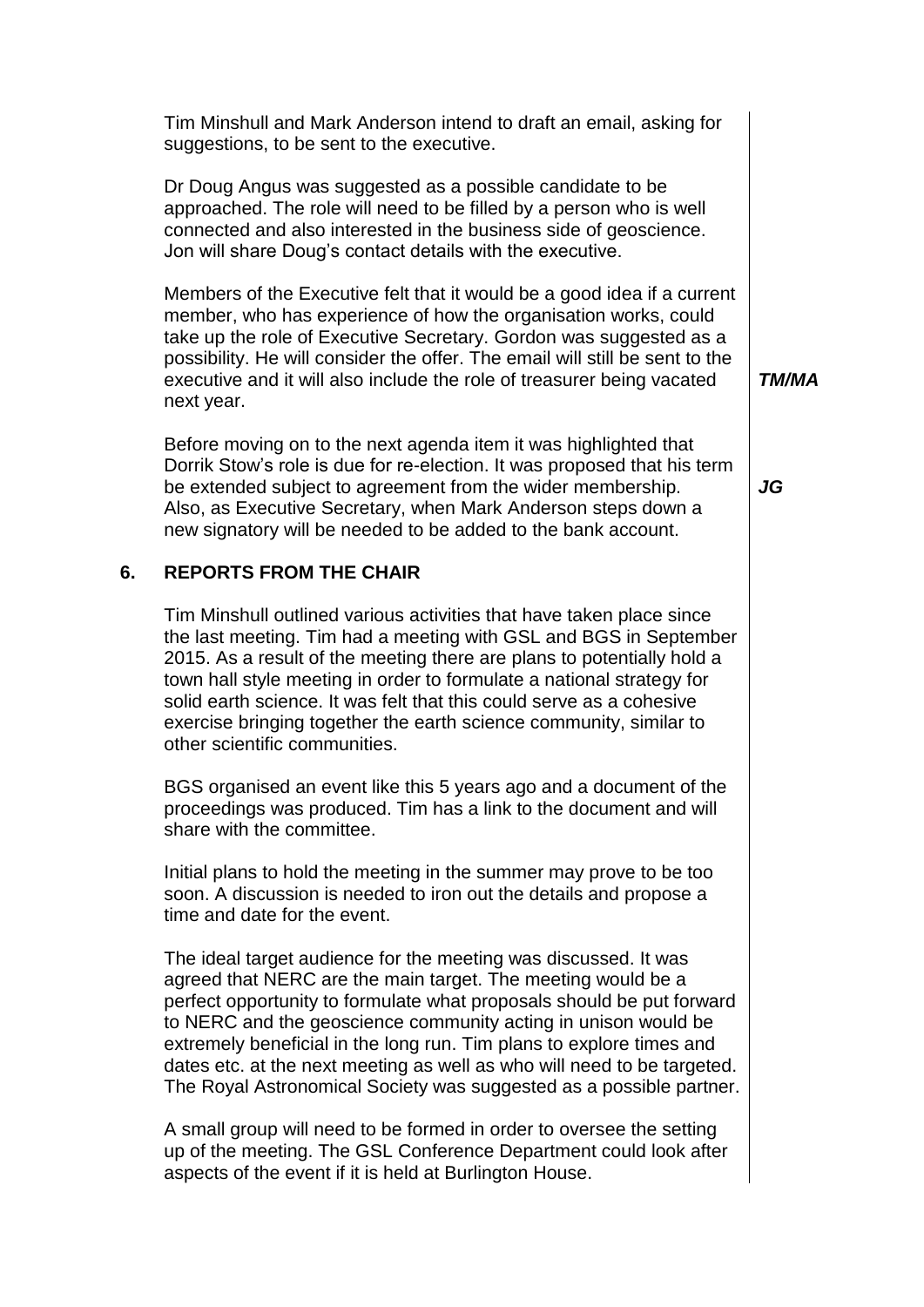## **7. REPORTS FROM THE EXECUTIVE SECRETARY**

### **i. Update on consultations completed since July meeting**

Mark Anderson updated the committee on the various consultations completed since the July meeting. These have included:

- Dept. for Business, Innovation & Skills Select Committee assessing the quality of Higher Education (October 2015)
- Migration Advisory Committee (MAC) review of tier 2 (September 2015).
- Dept. for Business, Innovation & Skills Disabled students in Higher Education (September 2015)
- Dept. for Business, Innovation & Skills Green Paper The future of quality assessment (January 2016).

Overall University Geoscience UK have been extremely active, an improvement on previous years. Given that the restructuring of the organisation has taken place relatively recently the organisation is still finding its way in how best to contribute to consultation processes.

The committee feel that sending draft proposals seem to stimulate responses more so when compared to sending out general messages too often which usually receive little feedback from the membership

#### **ii. Update on networking event and thematic discussion meeting**

Mark Anderson continued by stating that there are 20 people confirmed for the evening meeting. Tim drafted an email to all members urging them to send a representative to the event. The Higher Education Network was informed as well as local universities who were invited to send students who may be interested in attending the evening event.

Ruth Allington has pulled out as a plenary chair. Other notable figures set to attend include; Andy Howard, Adam Latimer, Gary Nichols, Keith Gerdes, Chris Bonson, Andy Saunders and Malcolm Brown. The Earth Science Teachers' Association will be represented and a rep from the Royal Geographical Society will be attending. The committee thanked Mark Anderson for the list of people he organised to attend the event.

5 themes were identified for the break out groups. These include

- Costs and funding
- Scheduling / timing / amount of fieldwork needed / role of independent mapping
- Training (needs of students) / Unique academic learning techniques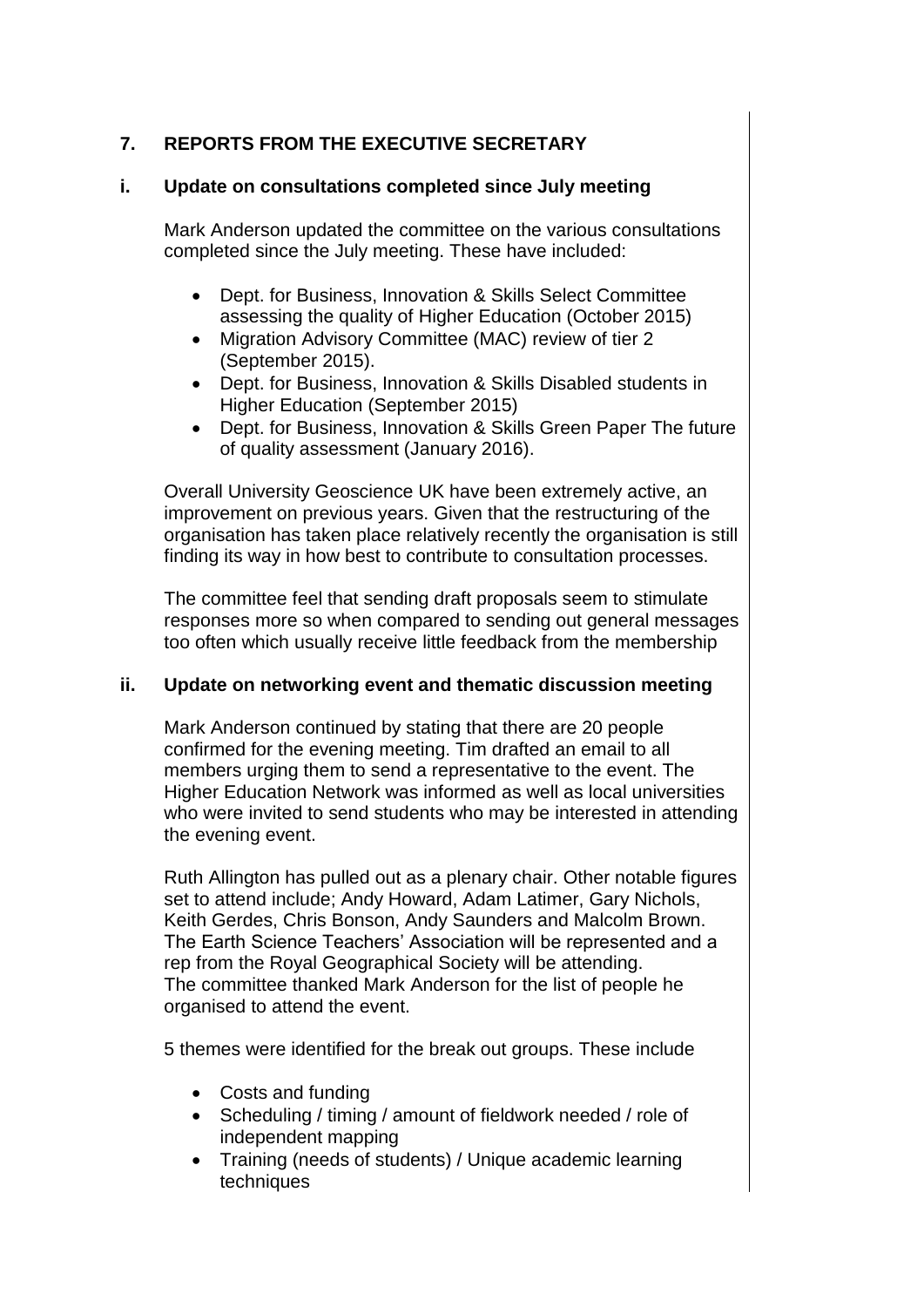- Training of staff (health and safety)
- $\bullet$  Inclusivity what approaches do we have? What are the resource needs?

One intention to come out of the talks will be to produce a joint position paper, with the GSL, on the value and role of fieldwork and the employability of future UK geoscience graduates.

#### **8. REPORT FROM THE TREASURER**

#### **i. Membership fees present and future**

Hugh Rollinson presented the treasurers report to the committee. He has changed the reporting year to  $1<sup>st</sup>$  August –  $31<sup>st</sup>$  July bringing it in line with how most universities report their accounts.

Income within this period was £2,280 while expenditure was £2,180. As a result of the change in the reporting period there is a slight discrepancy. This is due mainly to the fact that in that time £660 came in and £500 went out.

At the start of this financial year ( $1<sup>st</sup>$  August) there was a balance of £5635. Since then only 1 university has paid their dues. On 15 February 2016 the balance stood at £4384.

The question of raising membership fees was tabled. Currently it is difficult to know how much money the organisation will be spending and as a result the potential increase in the fee is hard to calculate. Hugh requested guidance from the committee on whether or not they intend to increase expenditure this year. An estimate of the costs for holding the proposed meetings/projects later in the year will be in the region of £1500-£2000. Expenses and catering will be the greatest contributors. Spending to date this year stands at £1300. Most of the membership fees have not been collected this year as invoices have not yet been sent. This is mainly due to not finalising the membership fee price. Hugh would like to send invoices after the meeting.

Another issue raised, during the treasurer's report, concerned whether or not the committee intended on commencing a second themed project this year. Field work continues to be a theme and employability may be added. Some administrative aspects of the project could potentially be carried out by the Higher Education Network (HEN). This will be looked into in further detail at tomorrow's meeting.

Suggestions regarding the price of membership included raising this year's fee to £100 and increasing it further next year. Another possibility would be to calculate the fee by adding up potential costs, if an extra project is included, and dividing by the number of members.

*HR*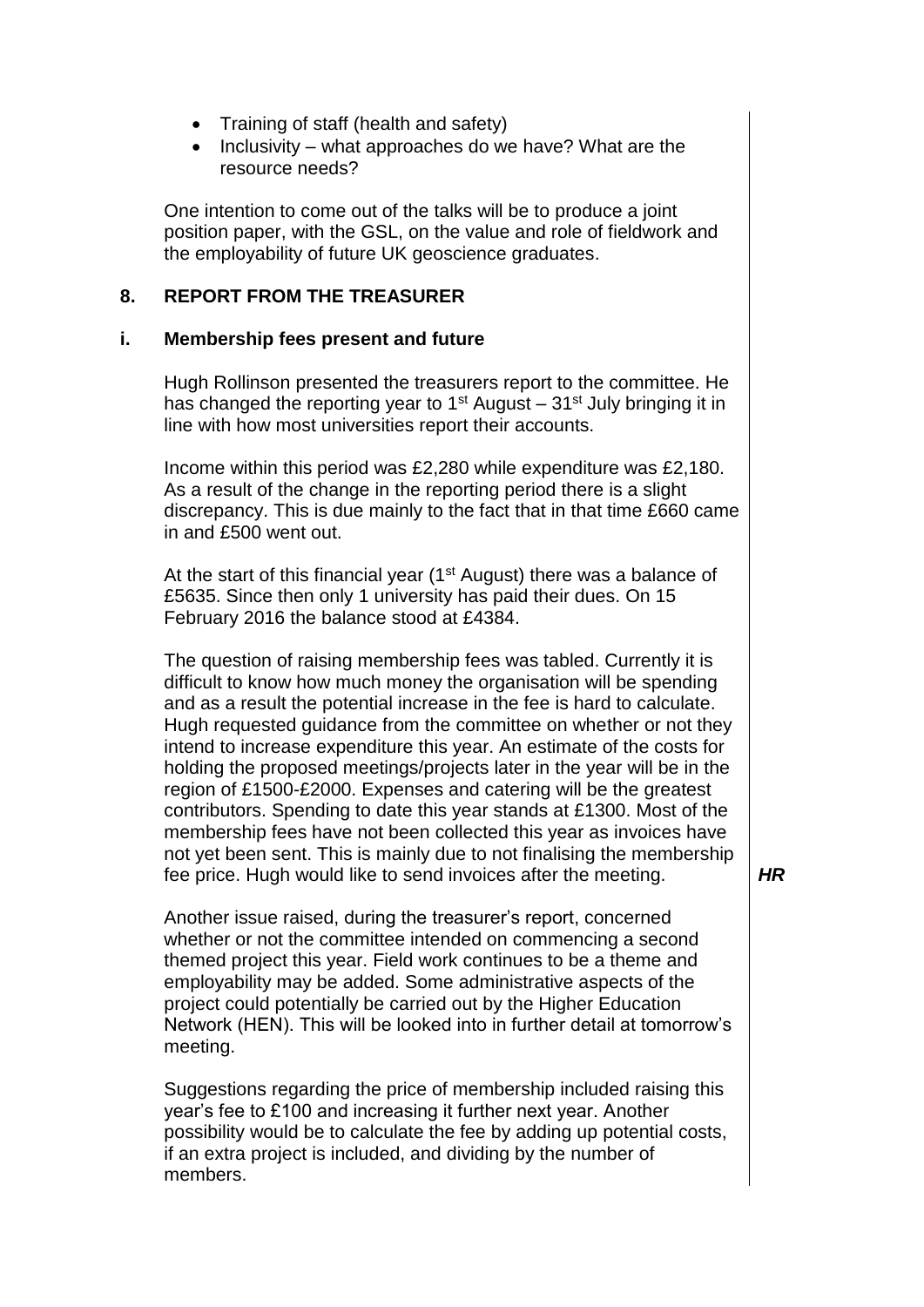The proposal decided upon by the committee is to complete the fieldwork project and to begin the employability project. This will be put to the membership. If the fee is raised to £140, the committee believe that this would allow for the two projects as well as a possible extra meeting during the year. At the meeting on the following day Hugh will present a summary of the accounts and Tim will talk through the rationale for raising fees.

*HR/TM*

#### **9. REPORTS FROM OTHER MEMBERS OF THE EXECUTIVE**

#### **i. Research Excellence Framework (REF)**

Jon Gluyas informed the committee on the Research Excellence Framework (REF), the new system for assessing the quality of research in UK higher education institutes. Recently a UK wide review of university research funding was circulated to all HE institutes.

It was suggested that this call for evidence should be circulated to members with a view to collecting their responses and submitting their opinions before the deadline of 24 March 2016.

It was felt that guidance should be provided to members as to how the document should be read especially within an overall earth science context. The Committee agreed that this would be a useful idea.

Viable alternatives for a more productive assessment process will need to be formulated. Jon Gluyas offered to circulate an email to the membership outlining the matter. *JG* 

#### **10. WEBSITE**

Mark Anderson provided the committee with an update on the new website. It is now up and running and Mark has asked Liz Pedley (GSL Web team) to update certain parts concerning roles and responsibilities of committee members etc. Mark hopes that when they present the website at tomorrow's meeting it will provoke suggestions on how to improve it if possible.

University Geoscience UK provided input into the new careers portal that is being set up by the Geological Society. Its launch is expected in the coming weeks.